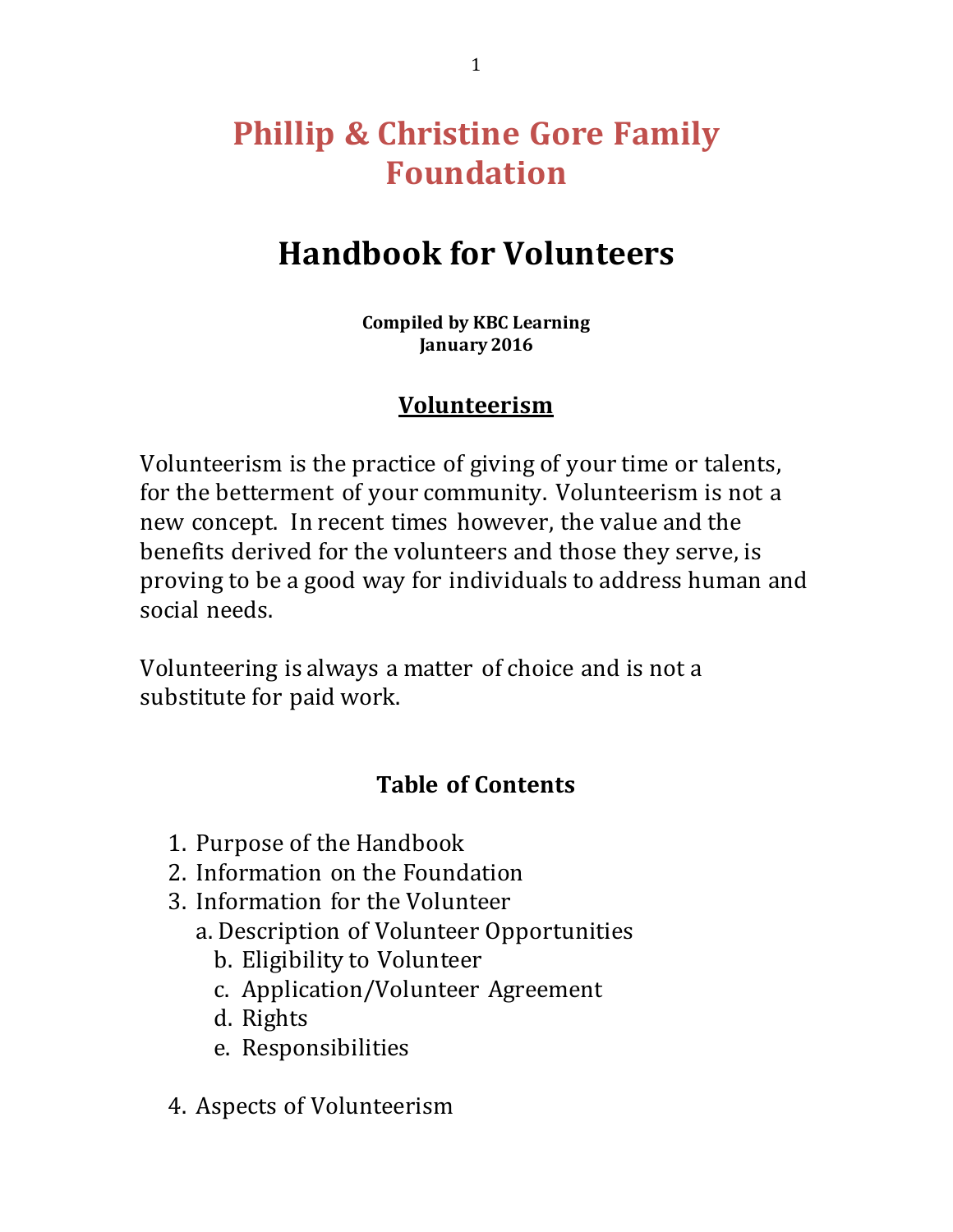- a. Orientation to Program
- b. Confidentiality Policy
- c. Supervision
- d. Volunteer Time Reports
- e. Greviances/Concerns
- f. Dress Code
- g. Drug Free Policy/No Smoking Policy
- h. Safety
- i. Recognition
- 5. Volunteer Agreement

#### **Purpose of the Handbook**

The handbook is to be used as a guide, reference or reminder of the policies and programs of the Gore Family Foundation. It is a summary of policies that can be used by new and/or experienced volunteers. The Foundation reserves the right to modify, change or deviate from the contents as presented in the handbook.

### **Phillip & Christine Gore Family Foundation ('The Foundation')**

### **History and Background**

Husband and wife team, Phillip and Christine Gore, formed the Foundation in an effort to ensure that as many Jamaicans as possible, especially children, are afforded equal opportunities to, amongst other things, a good, sound and solid education.

With the above in mind, the Foundation has expended time, financial resources, ingenuity and considerable expertise geared towards improving the health and welfare of their follow citizens. As former President and Secretary of Tennis Jamaica respectively, the Gores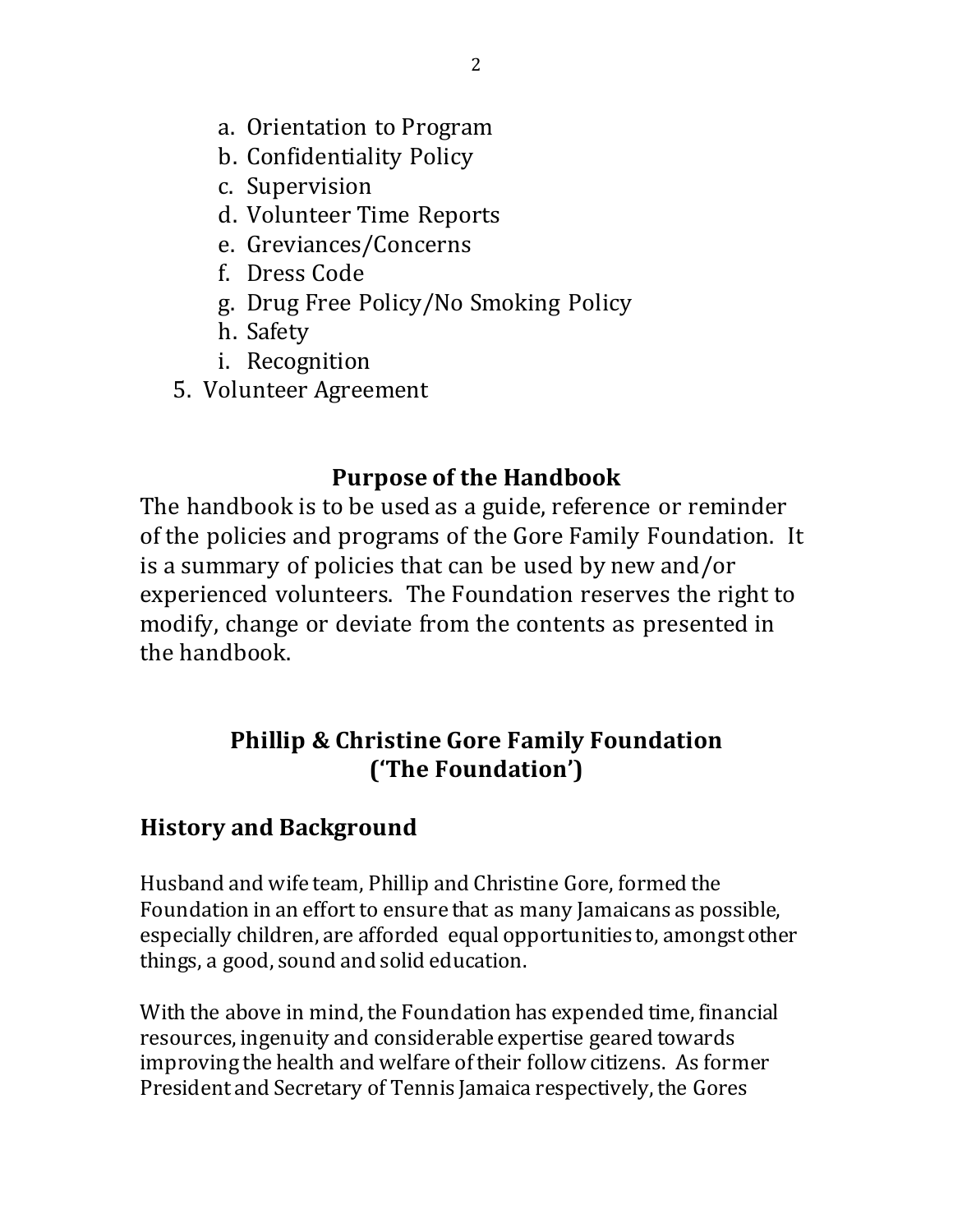recognised the value of tennis in particular. Tennis, as a means to help underprivileged Jamaican youngsters gain a better education whilst becoming proficient players of the game.

The Scholarship Fund (TSF) over the years has provided tennis coaching and an education, to young inner-city Jamaicans who have shown a clear talent for the game. Through TSF, several children from struggling families were able to go on and obtain scholarships to universities in the **IISA** 

Determined to build upon the [success stories](http://gorefoundation.com/gore/success-stories/) resulting from TSF, the Gores decided to create a foundation: The Phillip and Christine Gore Family Foundation (or the Gore Family Foundation – GFF), with a major emphasis on upgrading **Early Childhood Education** in Jamaican basic and primary schools.

Currently, the Foundation is at work in 8 schools wherein over 700 students are beginning their education and young lives:

- Amy Bailey Model Basic School
- Arnold Road Methodist Basic School
- Gospel Refuge Basic School
- Providence Methodist Basic School
- Sandy Park Basic School
- Shady Grove Basic School
- Vouch Sylvia Foote Basic School
- St. John's Basic School

### **Mission**

*An integrated and co-ordinated delivery of quality early childhood programmes and services, which provide equity and access for children from zero to eight years within healthy, safe and nurturing environments.*

### **Vision**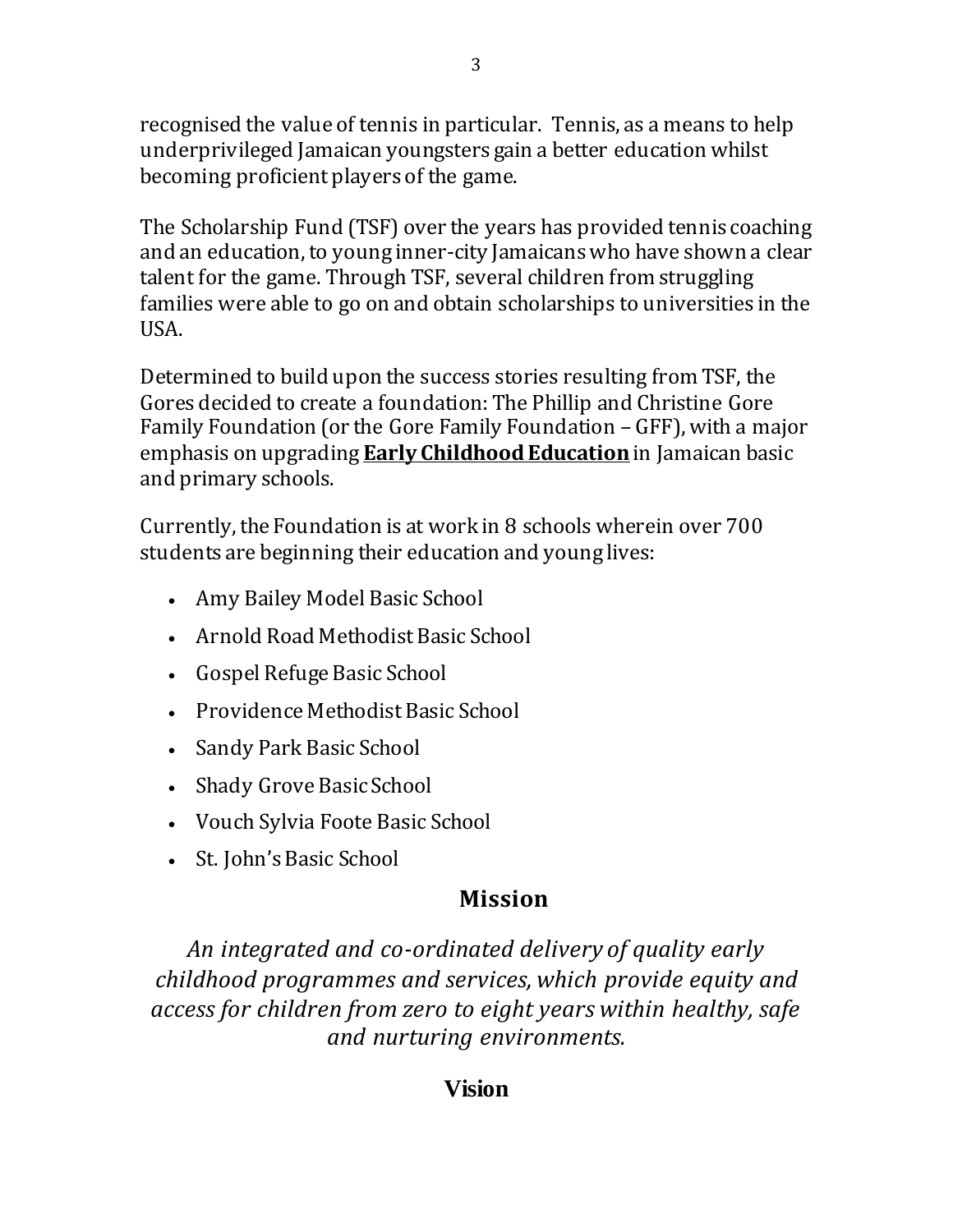*All children having access to high quality, early childhood development services enabling the realisation of their full potential.*

# **INFORMATION FOR THE VOLUNTEER**

## **Description of Volunteer Opportunities:**

- The opportunities are to serve at one or more of the 8 Basic Schools that have been adoptedby the Foundation.
- The work includes:
	- o Writingpolicies and plans (templates and samples are provided), filing documents, recording financial transactions.
	- o There are alsoopportunities to assist the teachers by readingto the students or other duties as directed by the teacher.

# **Eligibility: Class A Volunteers (mainly Administrative**)

- A volunteer should be committed to the principles of volunteerism;
- Have strong interpersonal and organizational skills;
- $\bullet$

# **Class B Volunteers (Contact with Students)**

 A volunteer should be committed to the principles of volunteerism:

- o Have strong interpersonal and organizational skills;
- o Have a food handlers permit (legal requirement);
- o Have a medical record;
- o Have a clean police record (legal requirement);
- o Provide 2 non-family references.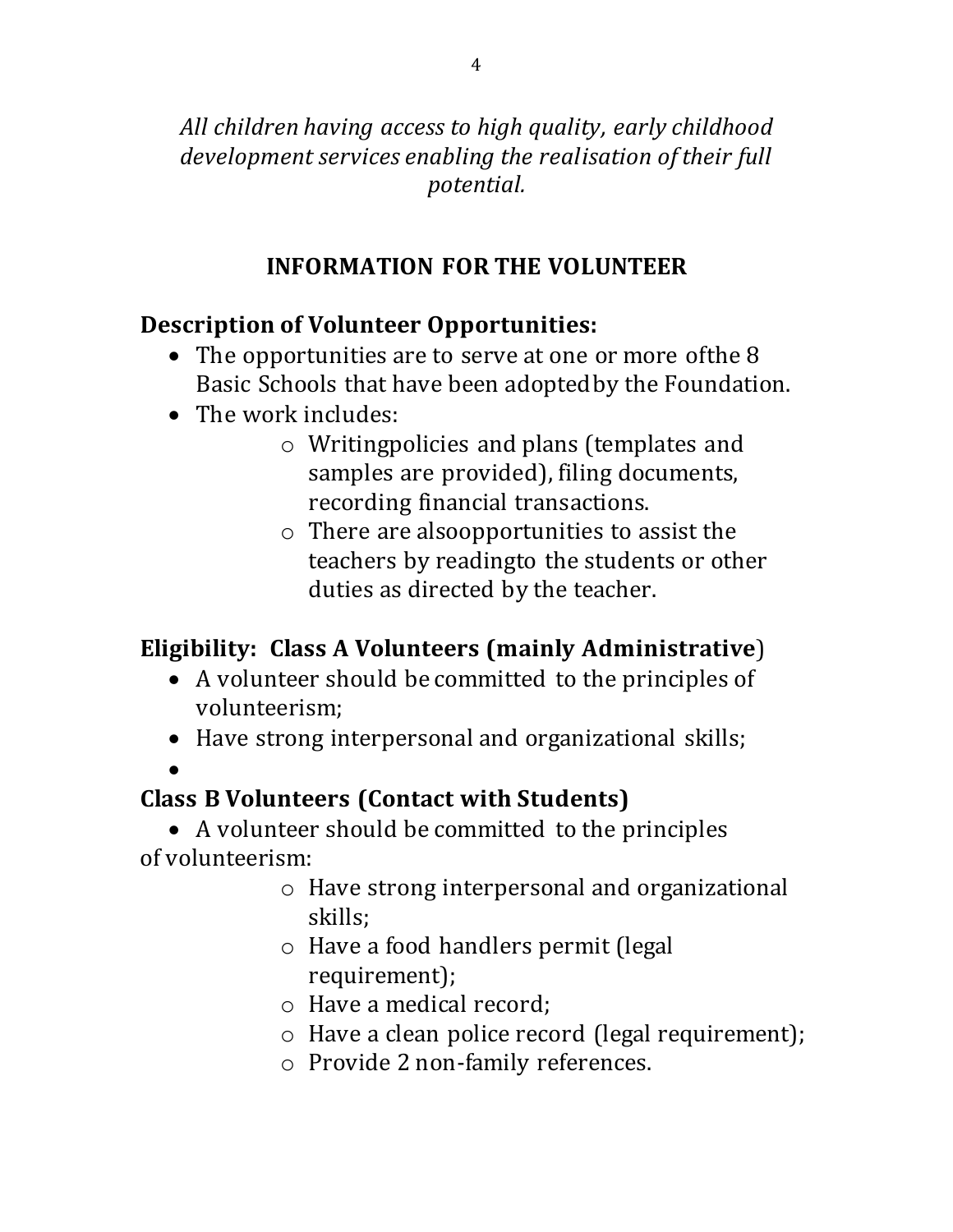### **Application/Volunteer Agreement Form:**

- You will be required to sign an Agreement that youhave read, understood and agree to the proceduresand practices of the Foundation.
- Your signaturewill also be an indication that you are comfortablewith your specific assignment.

# **Rights:**

As a volunteer, you have the right to:

- o Accept or not accept an assignment;
- o To be trained for the assignment;
- o To be included in meetings relevant to the job;
- o To receive feedback on your work;
- o Have your personal information kept confidential.

# **Responsibilities:**

As a volunteer, you are expected to:

- o Be trusted with confidential information that may be necessary for your job;
- o Be reliable and punctual;
- o Be non-judgemental;
- o Address areas of conflict with the appropriate staff member or volunteer coordinator;
- o Ask for support when needed;
- o Attend training sessions.

### **ASPECTS OF VOLUNTEERISM**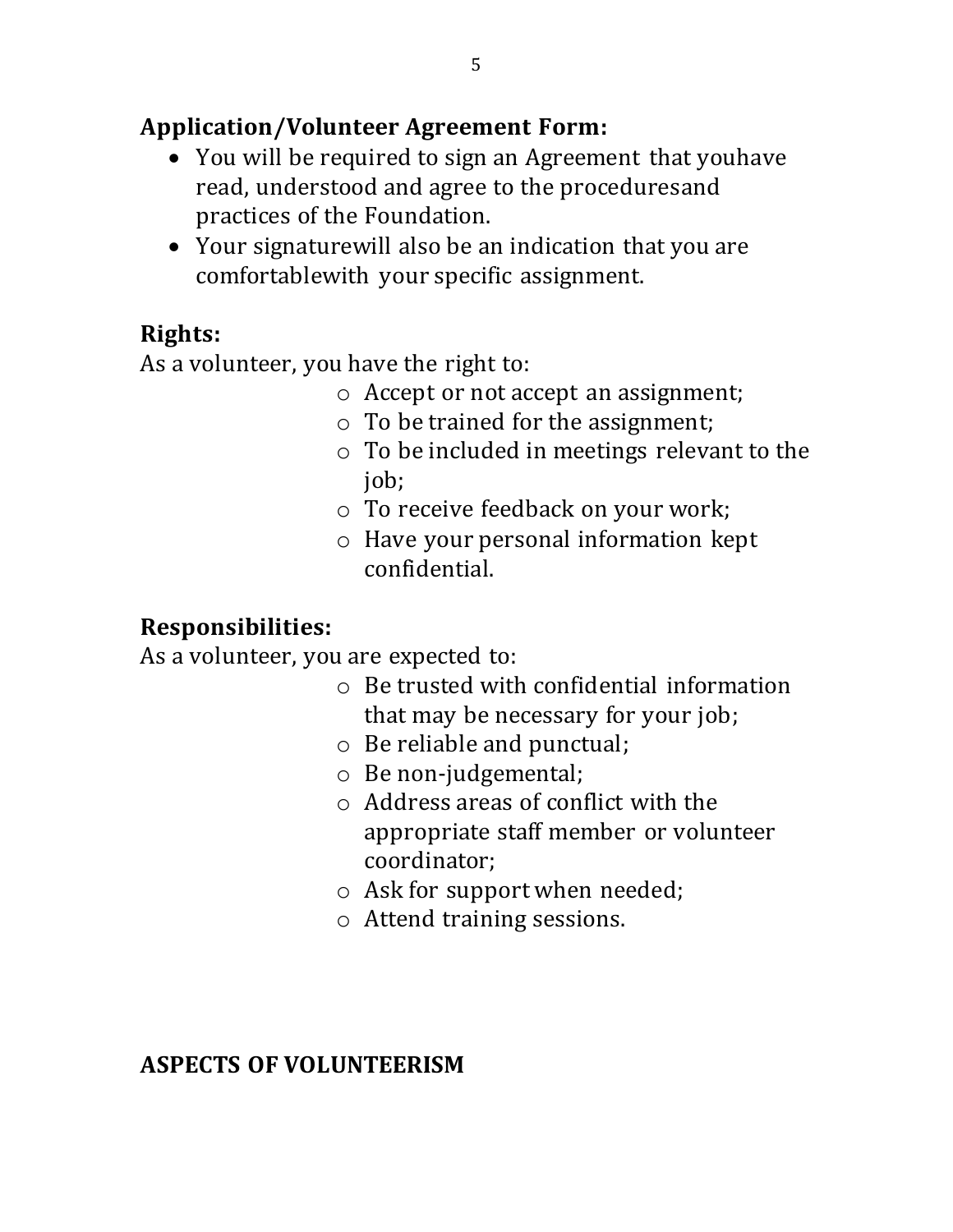| <b>Orientation/Training:</b> As a volunteer you will be |
|---------------------------------------------------------|
| provided with training specific to your                 |
| assignment.                                             |

**Confidentiality Policy:** The Foundation respects the privacy of those they serve or employ. As volunteers you are expected to maintain the privacy of any information you may see, hear or observe while performing your duties. This policy pertains to the Foundation's business, staff and the school(s)'business and staff.

> If confidentiality is **not** maintained, it could result in dismissal from the program or other corrective action.

**Supervision:** Your supervisor at the school and the Foundation will be clearly identified. The supervisor will be able to answer questions and/or provide assistance.

**Time Reports:** The Foundation values the time you commit to the program. You are asked to record your time spent on the program and submit those time records to your supervisor at the Foundation each month.

**Greviances/Concerns:**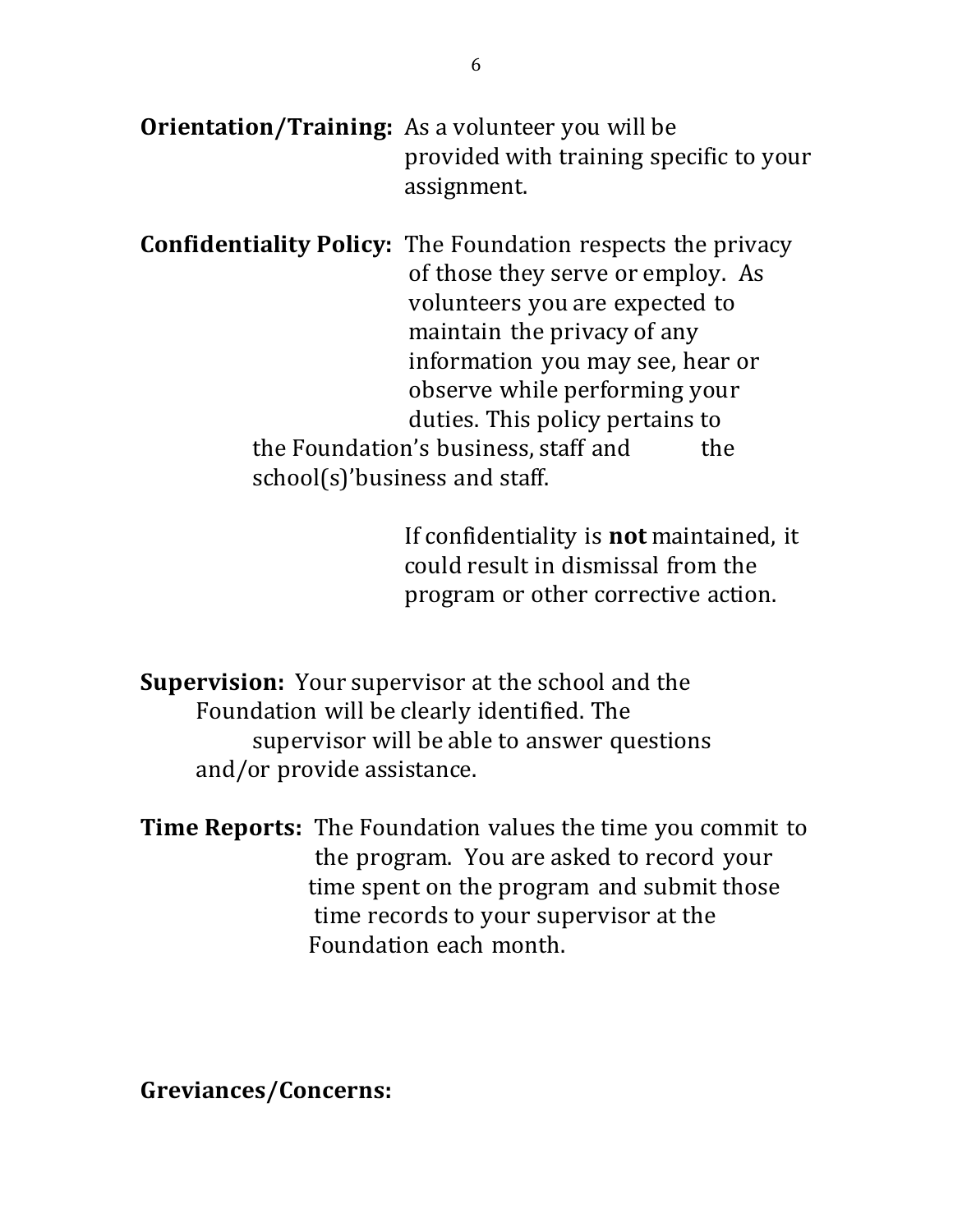The volunteer will have the opportunity to request in writing, thechance to air any grievance(s) orconcerns. The request will be made to the Program Coordinator at the Foundation. The Program Coordinator will ask at least twoother people to listen to the concernsand provide appropriate feedback.

**Dress Code:** As a volunteer you should dress appropriately for the performance of your duties. In consideringyour attire, please bear in mind that as a Foundation volunteer, you also represent the core values of the Gore Family Foundation.

### **Drug/Smoking**

**Policy:** The unlawful possession, use or sale of drugs is not permitted on the school(s)' premises/grounds. Smoking is not permitted on school grounds or in school buildings.

**Safety:** The Foundation is committed to the safety of the volunteers in the assigned school(s). Each school principal will provide the volunteer with the safety plans and protocols of the school.

**Recognition:** You are an essential part of the operation of the Foundation's Volunteer Program. From time to time therefore, your valued contribution to the success of the program willbe recognized by the Foundation.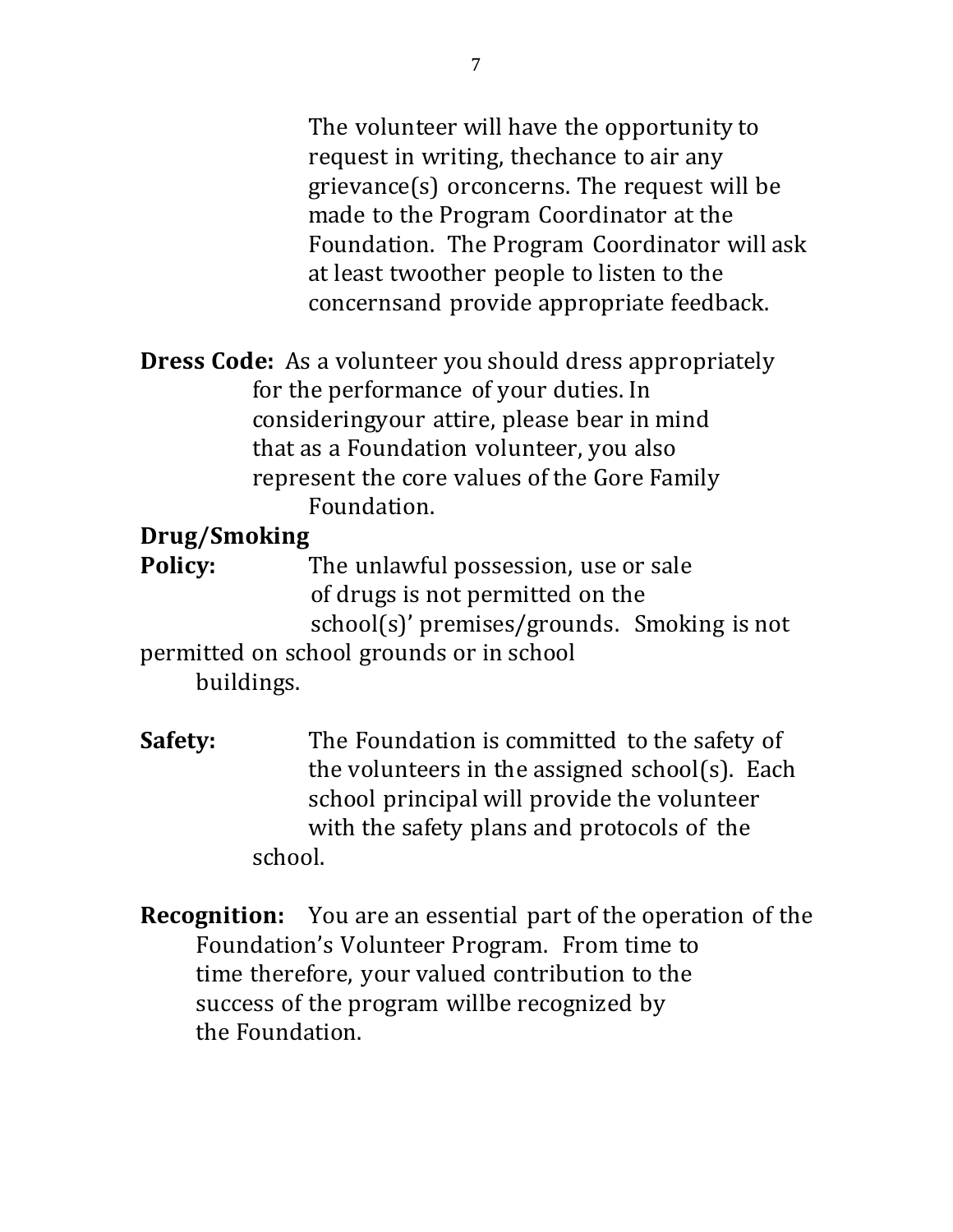#### **Volunteer Agreement**

**The Volunteer Agreement outlined below, demonstrates how we value our volunteers. We want to assure you that we appreciate your contribution to our organisation. We are dedicated to ensuring that you have a quality volunteer experience which is both productive and rewarding.** 

**The Phillip & Christine Gore Family Foundation agrees to accept the volunteering services of:**

| (Name)                                                        |
|---------------------------------------------------------------|
| beginning on                                                  |
| The volunteer agrees to volunteer for hours on the            |
| following days:                                               |
| Monday, Tuesday, Wednesday, Thursday, Friday, Saturday,       |
| Sunday                                                        |
| (Indicate which day(s) by circling one or more of the above). |
| The volunteer's role                                          |
| is:                                                           |
| and the volunteer will be supervised<br>bv                    |

### **The Phillip & Christine Gore Family Foundation commits to the following:**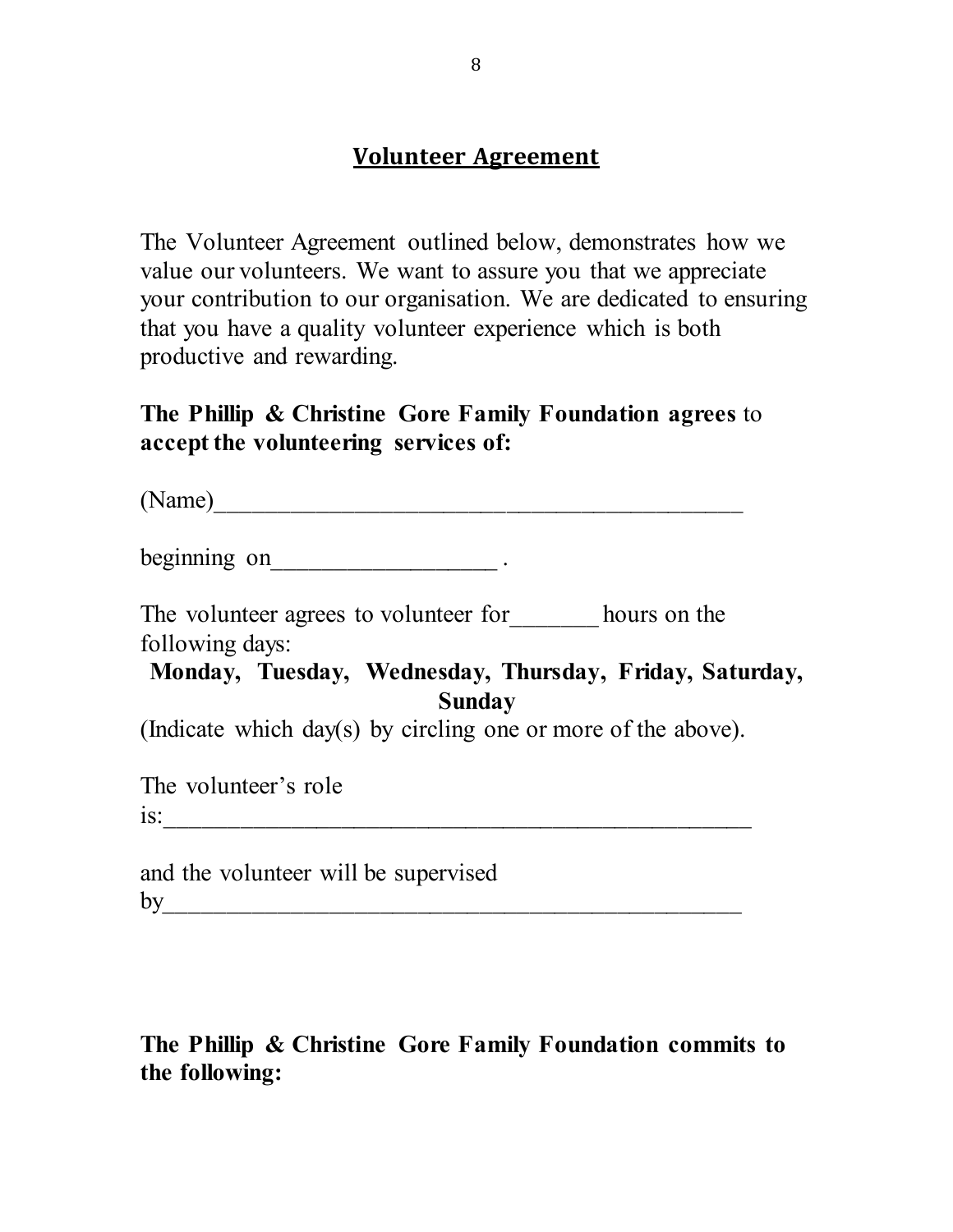- **• To provide adequate information and training so you may meet the expectations of your volunteer role.**
- **• To explain what is required of you, to support and provide encouragement to help you achieve the desired results.**
- **• To assign you with a named supervisor who will provide you with regular support and act as a 'go to' person.**
- **• To treat you with respect and courtesy at all times.**
- **• To be receptive to any comments and feedback from you and all our volunteers.**
- **• To value and recognise our volunteers as a significant resource in achieving the goals of our organisation.**

#### **The Volunteer commits to the following:**

- **• To fulfil my role as outlined in the attached volunteer role description.**
- **• To perform my volunteer role to the best of my ability.**
- **• To follow the Foundation's policies and procedures.**
- **• To meet time and task commitments, and to provide sufficient notice when not available.**
- **• To act in a way that is in line with the aims and objectives and enhances the work of the Foundation.**